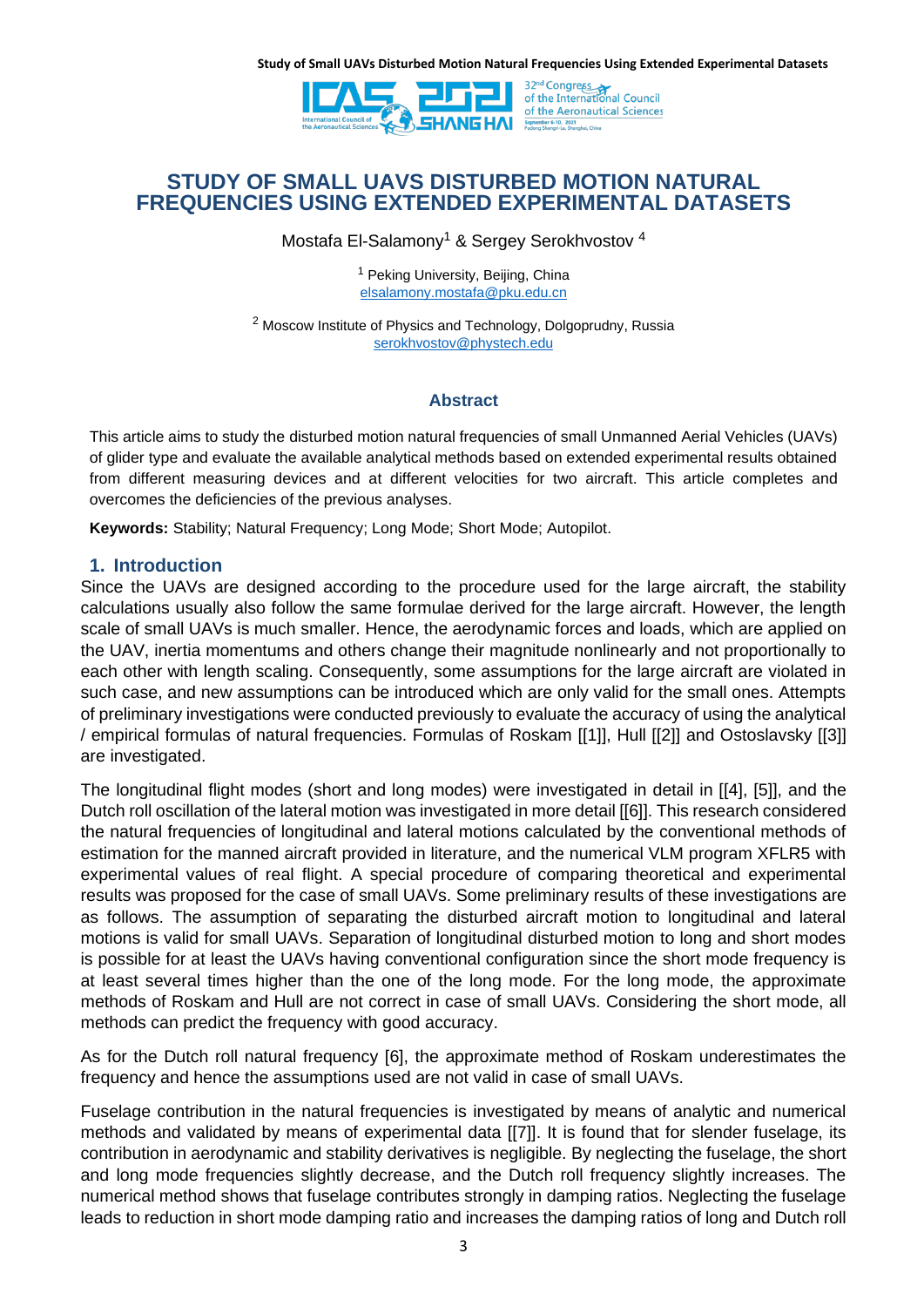modes. Analytic and numerical methods show the same qualitative results, which increases the confidence in the results. The results are compared with experimental results and showed good convergence, which support the proposal that neglecting the fuselage will not affect the natural frequencies for small UAVs.

The main shortages in the previous studies can be summarized as follows. The tests are conducted at one speed. Hence, the degree of certainty in matching the experimental and calculated frequencies is questionable. Besides, the device used in measuring the flight angles has sampling rate close to the frequency of the short mode. So, the possibility of aliasing or frequency smearing is big. In addition, the dataset used is limited to few flights with short time span of steady free flight.

In this article, the shortages of the previous studies are considered. The analysis is done for two different UAVs, Sonic 185 [\[\[8\]\]](#page-10-7) and Cirrus [\[\[9\]\]](#page-10-8). The range of flight velocities is extended from 5 to 12 m/s. Different measuring devices are used, namely AuduPilot, SmartAP, and PixHawk, which have different sampling frequencies.

This article is organised as follows. The UAVs are introduced in Section 2, followed by reviewing the analytical approach, based on Roskam approach, in Section 3. The experimental setup and data analysis are discussed in Section 4, followed by the conclusion in Section 5.

## **2. Studied Aircraft Models**

Two different UAV configurations were included in this study. Sonic 185 of DYNAM [\[\[8\]\]](#page-10-7) is a conventional glider UAV with design cruise speed 10 m/s and wing span 1.85 m. Cirrus glider of Reichard Modelsport [\[\[9\]\]](#page-10-8) has design cruise velocity 6 m/s, wing span of 3.4 m and small dihederal angle near the wing tips. Data of these models are stated in Tables 1-3, and their geometries are shown in Figures 1 and 2.

| Property                                 | <b>Sonic 185</b> | <b>Cirrus</b>     |
|------------------------------------------|------------------|-------------------|
| Mass [kg]                                | 1.18             | 1.97              |
| Span [m]                                 | 1.85             | 3.4               |
| Wing area $(S)$ [m <sup>2</sup> ]        | 0.33             | 0.698             |
| Cruise velocity [m/s]                    | 8                | 6                 |
| <b>Moments of Inertia:</b>               |                  |                   |
| lxx [kg·m <sup>2</sup> ]                 | 0.108            | 0.979             |
| lyy [ $kg·m2$ ]                          | 0.065            | 0.149             |
| $\textsf{Izz}$ [kg·m <sup>2</sup> ]      | 0.122            | 0.753             |
| Airfoil                                  | E231             | NH <sub>F3J</sub> |
| CG from leading edge of root section [m] | 0.07             | 0.11              |

### Table 1 Aircraft parameters

### Table 2 Aircraft Sonic 185 geometry

| <b>Property</b> | Wing   | Hor. Tail | Ver. Tail |
|-----------------|--------|-----------|-----------|
| Aspect ratio    | 10.295 | 4.92      | 2.03      |
| Mean chord [m]  | 0.189  | 0.1       | 0.16      |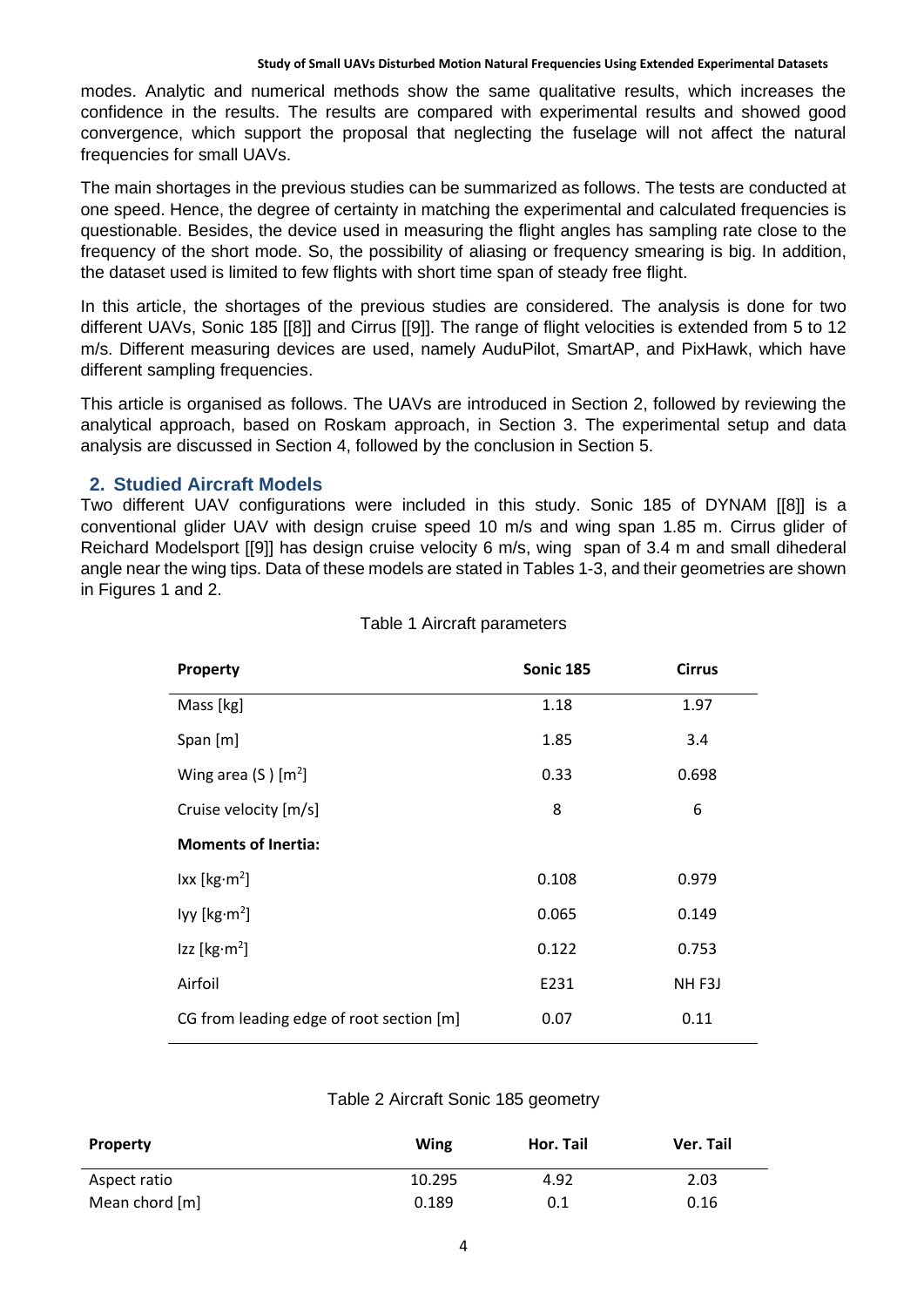|                                     |       |       | Study of Small UAVs Disturbed Motion Natural Frequencies Using Extended Experimental Datasets |  |
|-------------------------------------|-------|-------|-----------------------------------------------------------------------------------------------|--|
| Span [m]                            | 1.85  | 0.48  | 0.16                                                                                          |  |
| Root chord [m]                      | 0.205 | 0.125 | 0.2                                                                                           |  |
| Tip chord [m]                       | 0.06  | 0.02  | 0.115                                                                                         |  |
| Sweep angle from leading edge [deg] | 6.71  | 18.17 | 23.25                                                                                         |  |

# Table 3 Aircraft Cirrus geometry

| <b>Property</b>                     | <b>Wing</b> | Hor. Tail | Ver. Tail |
|-------------------------------------|-------------|-----------|-----------|
| Aspect ratio                        | 16.556      | 6.03      | 4         |
| Mean chord [m]                      | 0.216       | 0.1       | 0.11      |
| Span [m]                            | 3.4         | 0.3       | 0.21      |
| Root chord [m]                      | 0.245       | 0.115     | 0.15      |
| Tip chord [m]                       | 0.06        | 0.06      | 0.05      |
| Sweep angle from leading edge [deg] | 4.67        | 23.57     | 7.83      |



Figure 1 Sonic 185 and Cirrus UAVs, plotted in XFLR5

The aerodynamic and stability coefficients are calculated according to Roskam [8] and the results are presented in Tables 4 and 5 for Sonic 185 for longitudinal and lateral directions respectively. As for Cirrus, the derivatives are presented in Tables 6 and 7. It shall be noticed that Cmq in the equations used in Roskam procedure is twice the one in Ostoslavsky procedure by definition [\[\[5\]\]](#page-10-4).

| <b>Derivative</b>     |       |              | Angle of attack $(\alpha)$ Pitch rate $(q)$ Rate change of angle of attack $(\alpha)$ |
|-----------------------|-------|--------------|---------------------------------------------------------------------------------------|
| Lift coefficient (CL) | 5.253 | 7.312        | 4.655                                                                                 |
| Drag coefficient (CD) | 0.377 | $\mathbf{U}$ | n                                                                                     |

Moment coefficient (Cm)  $-0.47$   $-8.59$   $-5.1337$ 

Table 4 Aerodynamic longitudinal derivatives of Sonic 185

Table 5 Aerodynamic lateral derivatives of Sonic 185

| <b>Derivative</b>       | Sideslip Angle $(\beta)$ | Roll Rate (p) | Yaw Rate (r) |
|-------------------------|--------------------------|---------------|--------------|
| Side Force Coeff. (Cy)  | $-0.17$                  | 0             | 0.14         |
| Roll Moment Coeff. (CI) | $-0.113$                 | $-0.873$      | 0.204        |
| Yaw Moment Coeff. (Cn)  | 0.064                    | $-0.127$      | 0.124        |

Table 6 Aerodynamic longitudinal derivatives of Cirrus

| <b>Derivative</b>     |       |      | Angle of attack $(\alpha)$ Pitch rate $(q)$ Rate change of angle of attack $(\alpha)$ |
|-----------------------|-------|------|---------------------------------------------------------------------------------------|
| Lift coefficient (CL) | 5.841 | 7.92 | 4.468                                                                                 |
| Drag coefficient (CD) | 0.532 |      |                                                                                       |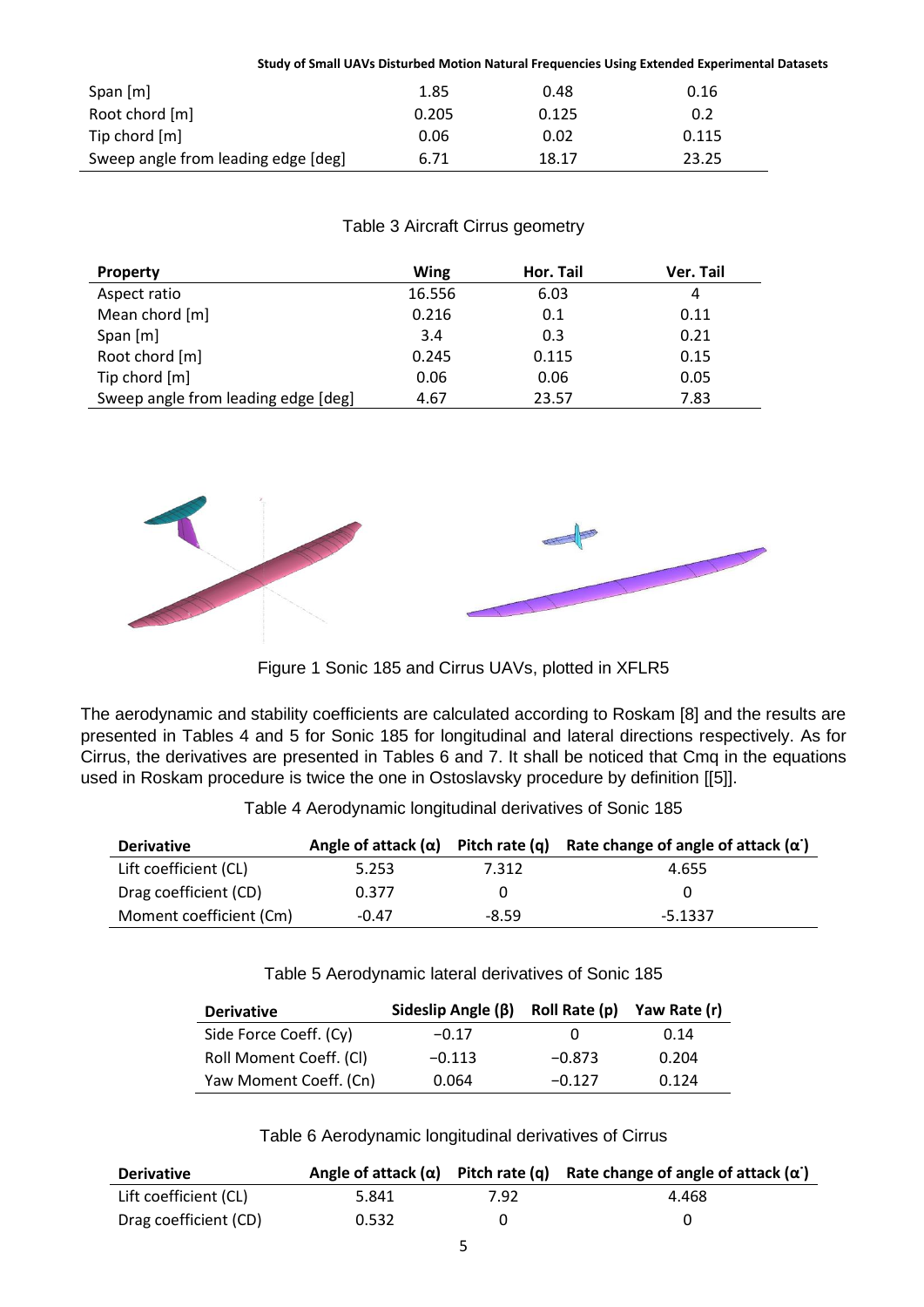| Moment coefficient (Cm) | 743<br>╍ | שכ. ' | つムロ<br>$\sim$ . $\sim$<br>᠇৴ |  |
|-------------------------|----------|-------|------------------------------|--|
|                         |          |       |                              |  |

Table 7 Aerodynamic lateral derivatives of Cirrus

| <b>Derivative</b>       | Sideslip Angle $(\beta)$ | Roll Rate (p) | Yaw Rate (r) |
|-------------------------|--------------------------|---------------|--------------|
| Side Force Coeff. (Cy)  | $-0.2236$                | 0             | 0.115        |
| Roll Moment Coeff. (CI) | $-0.3216$                | $-1.415$      | 0.3353       |
| Yaw Moment Coeff. (Cn)  | 0.0584                   | $-0.6437$     | 0.2115       |

# **3. Overview on the Analytical Procedure**

# 3.1 Roskam Method

In this section the procedures of Roskam (exact and approximate) are considered together due to the fact that they have quite similar equations and results as a sequence.

The characteristic equation of Roskam [\[\[1\]\]](#page-10-0) is

$$
ax^4 + bx^3 + cx^2 + dx + e = 0
$$
 (1)

where

$$
a = U_1 - Z_{\alpha} \tag{2}
$$

$$
b = -(U_1 - Z_{\alpha})(X_u + X_{Tu} + M_q) - Z_{\alpha} - M_{\alpha}(U_1 - Z_q)
$$
\n(3)

$$
c = (X_u + X_{Tu})[M_q(U_1 - Z_{\alpha}) + Z_{\alpha} + M_{\alpha}(U_1 + Z_q)] + M_q Z_{\alpha} - Z_u X_{\alpha} + M_{\alpha} g \sin \theta_1 - (M_{\alpha} + M_{T_{\alpha}})(U_1 + Z_q)
$$
\n(4)

$$
d = g \sin \theta_1 \left[ M_\alpha + M_{T_\alpha} - (M_\alpha * (X_u + X_{T_u})) + g \cos \theta_1 \left[ Z_u * M_\alpha + (Mu + M_{T_u}) * (U_1 - Z_\alpha) \right] \right] + (M_u + M_{T_u}) * [-X_\alpha (U_1 + Zq)] + Z_u X_\alpha M_q + (X_u + X_{T_u}) [(M_\alpha + M_{T_\alpha})(U_1 \qquad (5)
$$

$$
+ Z_q) - M_q Z_\alpha
$$
  
\n
$$
e = g \cos \theta_1 [Z_u (M_\alpha + M_{T_\alpha}) - Z_\alpha (M_u + M_{T_u})]
$$
  
\n
$$
+ g \sin \theta_1 [X_\alpha (M_u + M_{T_u}) - (X_u + X_{T_u}) (M_\alpha + M_{T_\alpha})]
$$
\n(6)

After replacing these coefficients, one will have a fourth order equation that describes the two modes. To simplify the analysis, one can assume that the time scale of both modes is much different. Hence, the approximate solution for the natural frequency of the short and long modes eventually becomes:

$$
\omega_{n,short\ period} = \sqrt{\frac{Z_{\alpha} * M_q}{U_1} - M_{\alpha}} \tag{7}
$$

$$
\omega_{n,long\ period} = \sqrt{\frac{-Z_u * g}{U_1}}\tag{8}
$$

### 3.2 Ostoslavsky Procedure

Ostoslavsky method [\[\[3\]\]](#page-10-2) is good method for direct determination of what parameters affect the frequencies. He introduced the characteristic equation of the system as fourth order function in its eigen values as:

$$
F = \lambda^4 + a_1 \lambda^3 + a_2 \lambda^2 + a_3 \lambda^2 + a_4 \lambda = 0
$$
 (11)

where the coefficients of this equations under the steady state condition are: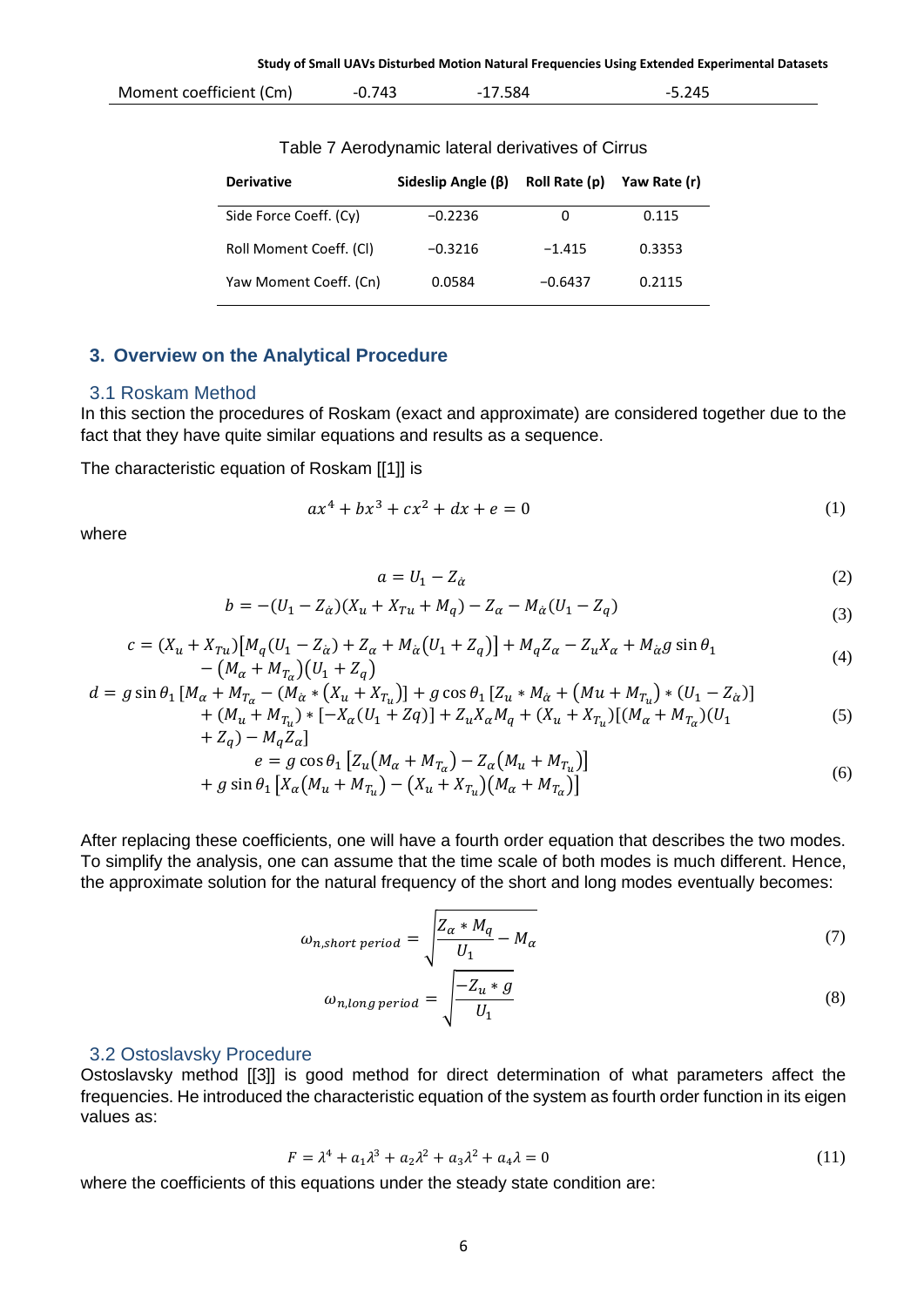$$
a_1 = C_{L\alpha} - \frac{C_{m\alpha} + C_{mq}}{\overline{r}_2^2} \tag{12}
$$

$$
a_2 = -\frac{c_{m\alpha} * \mu + c_{L\alpha}^2 * c_{mq}}{\overline{r}^2} \tag{13}
$$

$$
a_3 = \frac{-2 * c_L * [(c_L - c_{D\alpha}) * c_{mq} + c_L * c_{m\alpha}]}{\overline{r}^2}
$$
\n(14)

$$
a_4 = \frac{-2 * c_L^2 * \mu c_{m\alpha}}{\overline{r}_z^2} \tag{15}
$$

and

$$
\overline{r}_z^2 = \frac{I_{yy}}{m * S^2} \tag{16}
$$

$$
\mu = \frac{2 \cdot m}{\rho \cdot S \cdot C} \tag{17}
$$

By solving equation (11), we obtain the eigen values of the system which indicate their natural frequencies and damping ratios.

In order to simplify the decomposition of the characteristic equation, Ostoslavsky supposed that the eigen values of the long mode is negligible with respect to the short mode, and finally the natural frequencies of the short and long modes can respectively obtained from:

$$
\lambda^2 + a_1 \lambda + a_2 = 0 \tag{18}
$$

$$
\lambda^2 + \frac{a_2 a_3 - a_1 a_4}{a_2^2} \lambda + \frac{a_4}{a_2} = 0
$$
 (19)

Another approach is used to identify the natural frequency in this case. It is well known from the definition of the eigen value

$$
\lambda = \omega_n \zeta \pm \sqrt{(\omega_n \zeta)^2 - \omega_n^2} \tag{20}
$$

the natural frequency can be calculated from the analysis of the left and right parts individually and comparing them with the formula of the roots of the second order equation.

### **4. Experiments**

#### 4.1 Experimental Setup

The experiments were conducted for the steady cruise flight of the airplane and the data were collected using three measuring devices, namely, ArduPilot [**Error! Reference source not found.**], SmartAP [\[\[11\]\]](#page-10-9), and PixHawk [\[\[10\]\]](#page-10-10). To prevent miscellaneous disturbances, the airplane was controlled using "manual" mode without stability augmentation. During the flight the airplane was balanced so as it flies straight at constant velocity and altitude. Flight parameters were controlled form the ground station by means of telemetry link. The experiments were conducted at several days along the year to ensure repeatability and overcome miscellaneous factors. Besides, three sets of sensors were used independently for more accuracy and doubling the amount of data and also to stand on the difference between results for different sampling frequency, and different ways to measure flight angles. First set is the data obtained from the autopilot of type ArduPilot Mega which measure pitch, roll, and yaw angles of the aircraft and has sampling frequency of 3.7 Hz. The second dataset is obtained from PixHawk, which also uses the Eulerian representation of the angles, with sampling rate of 24 Hz.

The third dataset is from SmartAP that can measure with sampling frequency up to 250 Hz and use quaternions which provide a convenient mathematical notation for representing rotations and orientations of objects in three dimensions. It has some benefits compared to Euler angles as simplicity of composition and prevention of the gimbal lock problem. Besides, they are more numerically stable and efficient compared to rotation matrices [\[\[13\]\]](#page-10-11).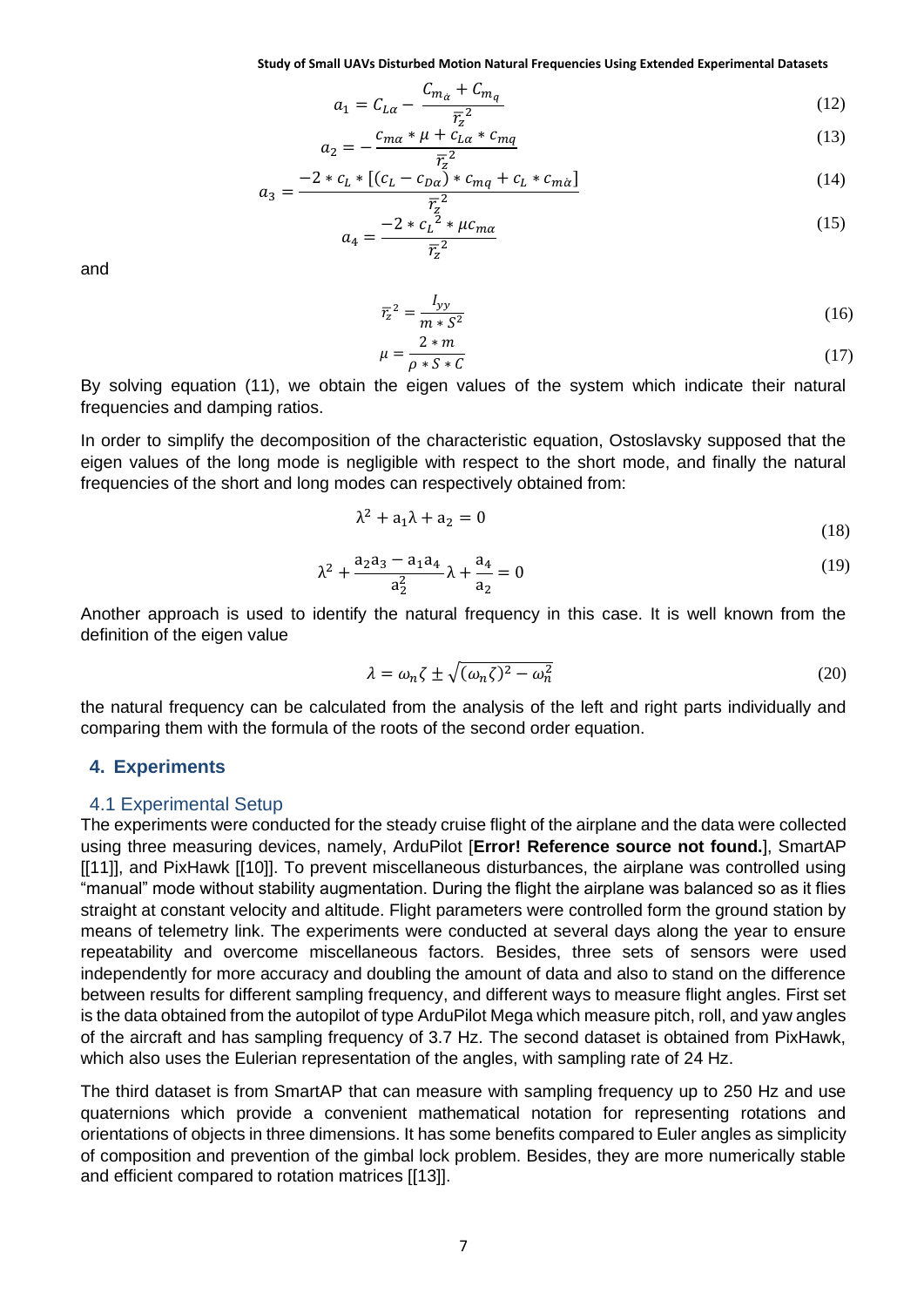To simulate the response of a big aircraft in case of small disturbance a mathematical model is created and its response is recorded in the form of flight path angles and compared to the oscillations from flight log of flight test. This method is not valid for UAVs because the flight velocity scale is close to the scale of disturbances, which can affect adversely the measured oscillations. In the current research, the flight data are measured then processed to find the most amplified frequencies in the Fourier domain.

# 4.2 Quaternions VS. Eulerian Representations for Rotation and Orientation

To convert quaternions to the conventional Eulerian representation, i.e. pitch, roll, and yaw, equation (21) can be used [\[\[14\]\]](#page-10-12). Sample of quaternions and their equivalent Euler angles are presented in figures 2 and 3 respectively.

$$
\begin{bmatrix} \phi \\ \theta \\ \psi \end{bmatrix} = \begin{bmatrix} \text{atan } \left( \frac{2(q_0 * q_1 + q_2 * q_3)}{1 - 2(q_1^2 + q_2^2)} \right) \\ \text{asin } \left( 2(q_0 * q_2 - q_1 * q_3) \right) \\ \text{atan } \left( \frac{2(q_0 * q_3 + q_1 * q_2)}{1 - 2(q_2^2 + q_3^2)} \right) \end{bmatrix} \tag{21}
$$



### Figure 2 Quaternions measured during flight



Figure 3 Euler angles calculated from quaternions.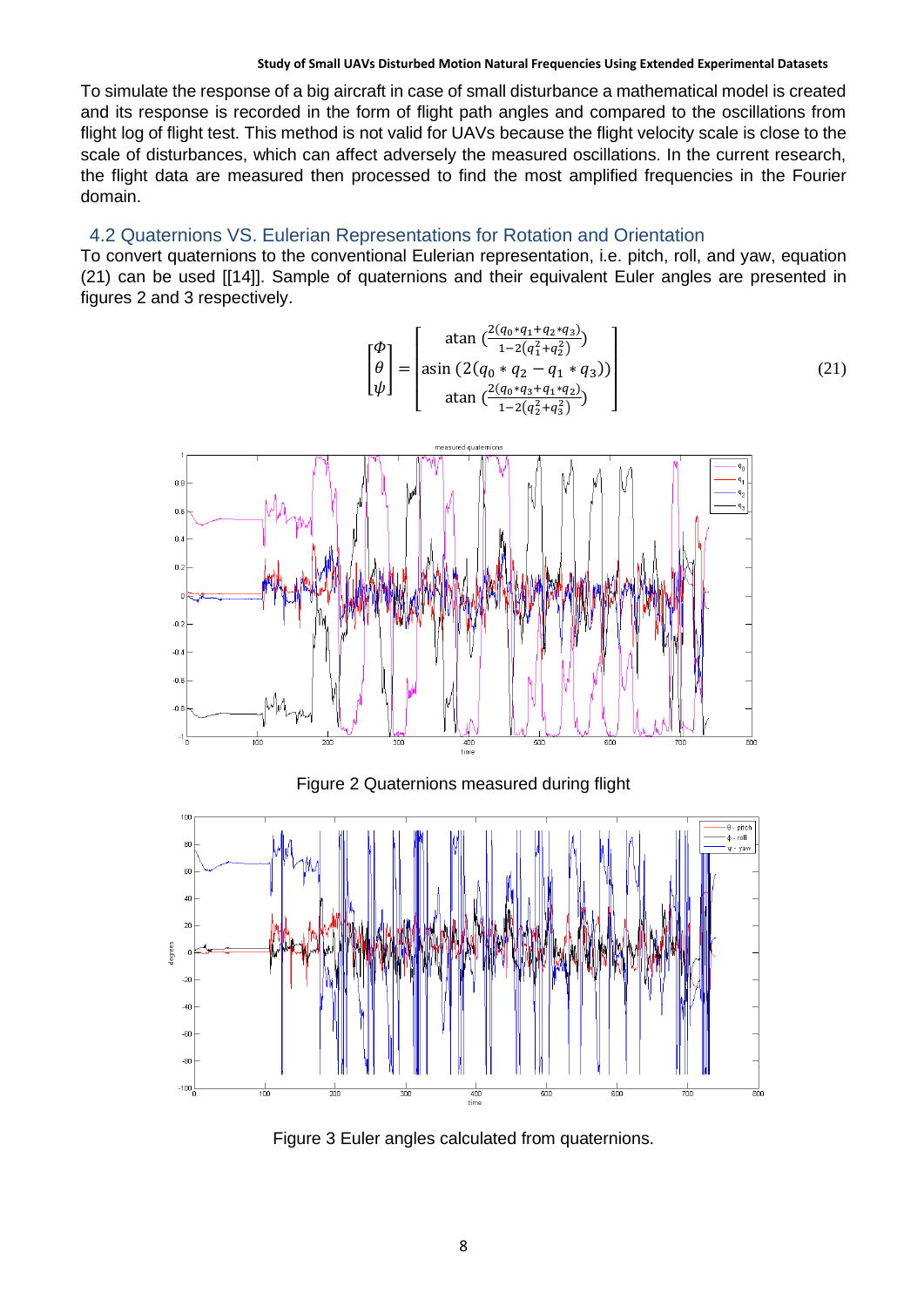Considering the devices used in the experimental measurement, the low-frequency device could not measure frequencies more than 2 Hz because of the sampling frequency restriction. The signal of the pitch angle from the ArduPilot and the transformed one from SmartAP are quite similar as shown in Figures 10 and 11 except in the peak points, as the high frequency device can capture it better. Samples shown in Figures 10 and 11 are for the same time period but shifted for better visualization. The blue line is for SmartAP and the red line represents the Ardupilot data.



Figure 4 Sample 1 from SmartAP (blue) and ArduPilot (red) for the same time interval



Figure 5 Sample 2 from SmartAP (blue) and ArduPilot (red) for the same time interval

## 4.3 Data Analysis

Due to the fact that the air disturbances are relatively high compared to the forces acting on the airplane, the ordinary method of validating the stability is not feasible for UAVs. Another method is introduced to surpass this issue through processing the flight angles and obtain the system main frequencies and compare them to the theoretical results [\[\[7\]\]](#page-10-6). Procedure of this method is as following: during the UAV flight the flight angles were recorded. After landing these data were retrieved and analysed by Fourier transform and the natural frequencies were obtained and compared to the ones calculated from the theoretical procedure.

To convert discrete time samples from time to frequency domain Fast Fourier Transform (FFT) is used. The data sets retrieved are processed by Fast Fourier Transform [\[\[14\]\]](#page-10-13) with and without filtering. Sample of data signal of pitch angle is shown in Figure 6. While examining, it is taken into account the signal first and last points have the same values to avoid aliasing.

Data are filtered by Hanning filter to prevent leakage in the transform [**Error! Reference source not found.**]. Such filter is chosen for this case because:

- 1. The investigated signal is random with unknown frequency.
- 2. The vibrations are within narrow band.
- 3. The exact amplitude is not as important compared to the value of the frequency itself.
- 4. It overcome the noise and get the mean value of the frequency.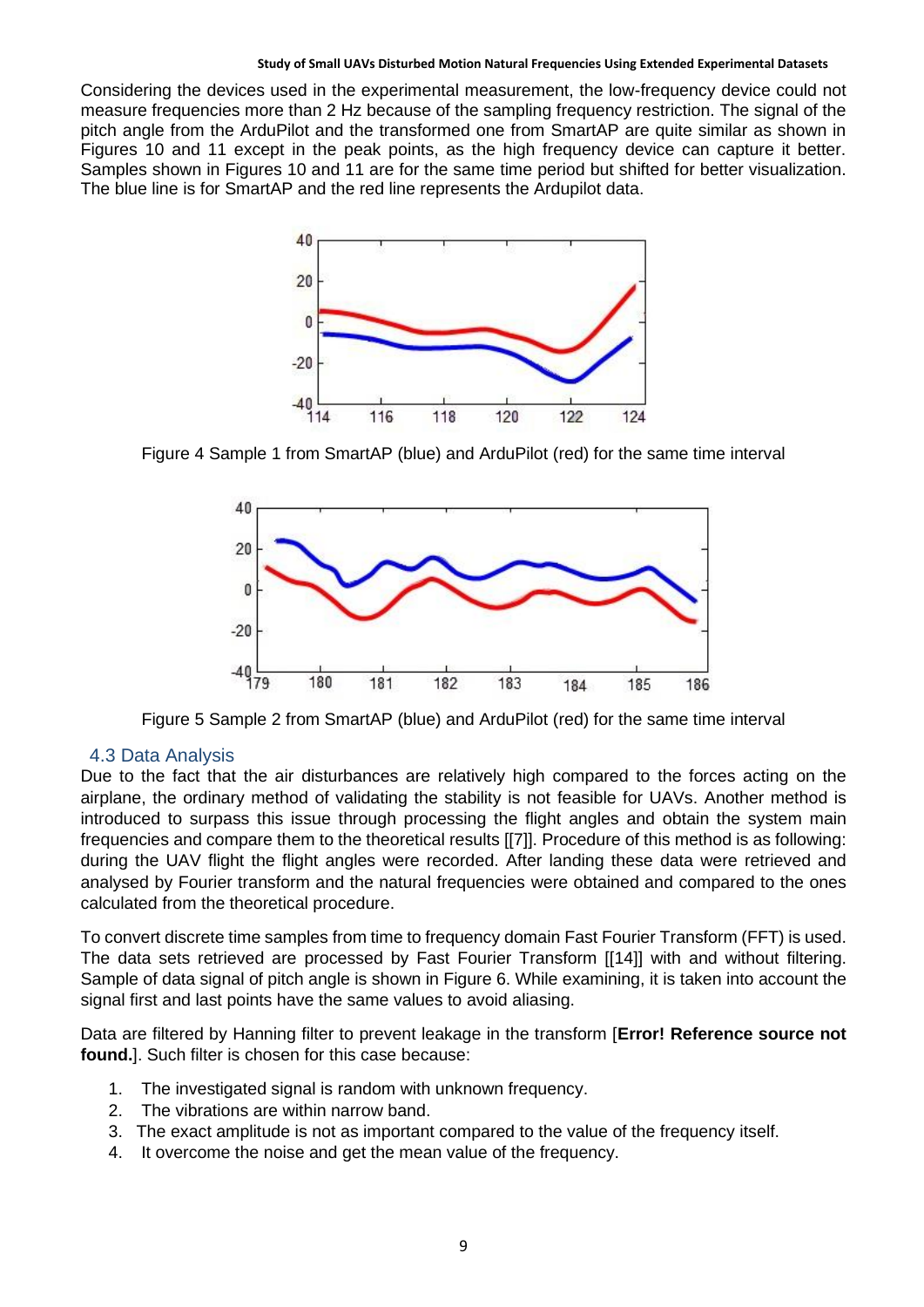For these reasons, the most suitable filter is Hanning filter. Vibrations due to motor are not captured because its frequency is rather high and chaotic but it appears in terms of noise all over the signal. Figures 7 to 19 show samples of the obtained results at different periods of time.



Figure 6 Sample for a signal which first and last points have the same values to prevent aliasing.



The data samples are collected at different speeds with different devices as shown in Figures 8 to 19. After the analysis the experimentally-obtained natural frequencies are compared to the ones calculated form the theoretical approach. The results show good agreement as illustrated in Tables 8 and 9. Tolerance of the experimental results varies from  $\pm$  0.04 to  $\pm$ 0.1 Hz in the most critical cases.

|  |  |  |  | Table 8 Short mode frequencies of Sonic 185 at different flight speeds, in Hz |
|--|--|--|--|-------------------------------------------------------------------------------|
|--|--|--|--|-------------------------------------------------------------------------------|

| velocity | experiment | Calculation (Roskam) | Device    |
|----------|------------|----------------------|-----------|
| 6.5      | 0.7        | 0.72                 | ArduPilot |
| 7        | 1.0        | 0.79                 | pixhawk   |
| 8        | 1.2        | 0.96                 | SmartAP   |
| 9        | 1.1        | 1.05                 | ArduPilot |
| 10       | 1.2        | 1.14                 | pixhawk   |
| 12       | 1.4        | 1.36                 | pixhawk   |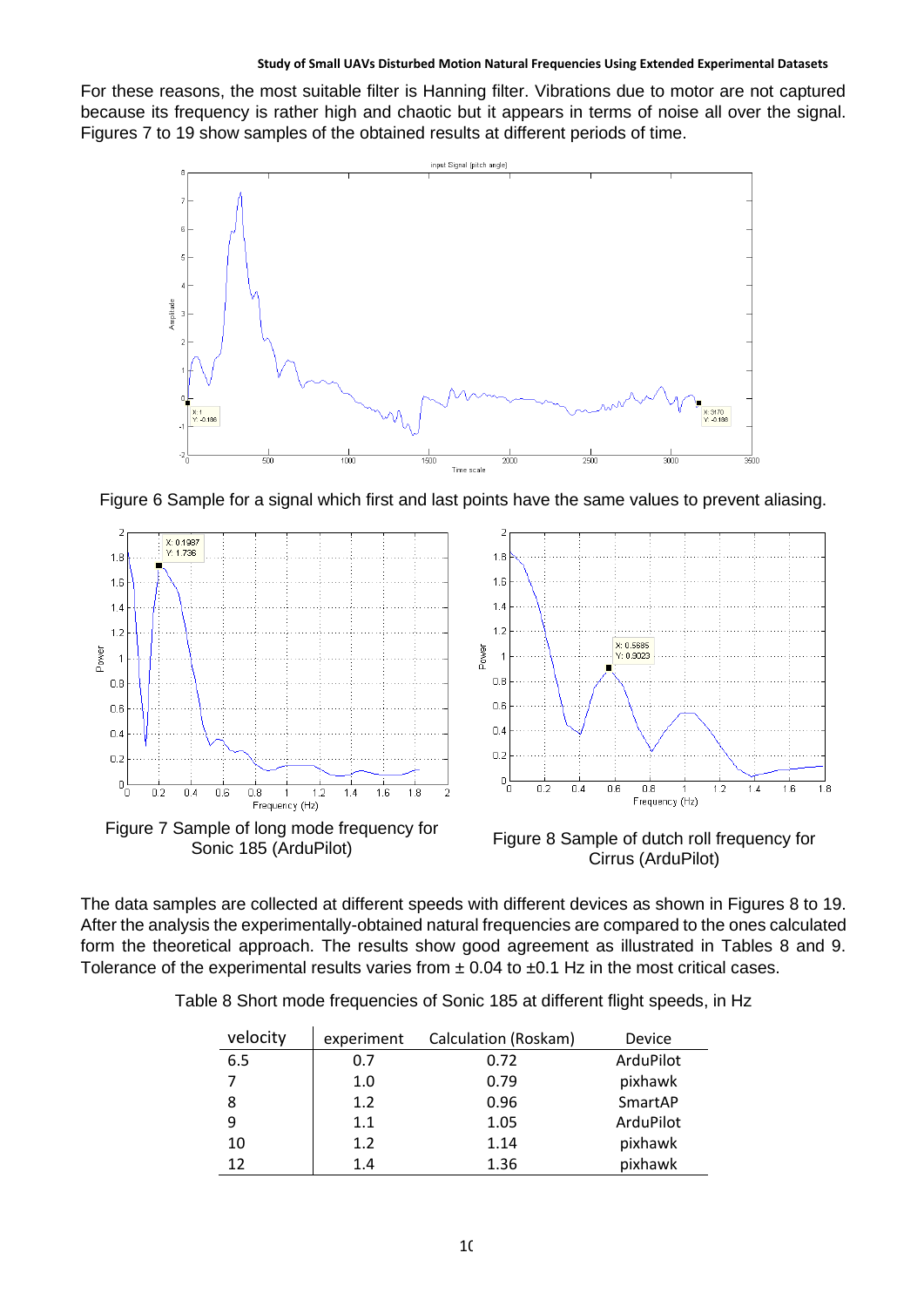

### Table 9 Long mode frequencies of Sonic 185 at different flight speeds, in Hz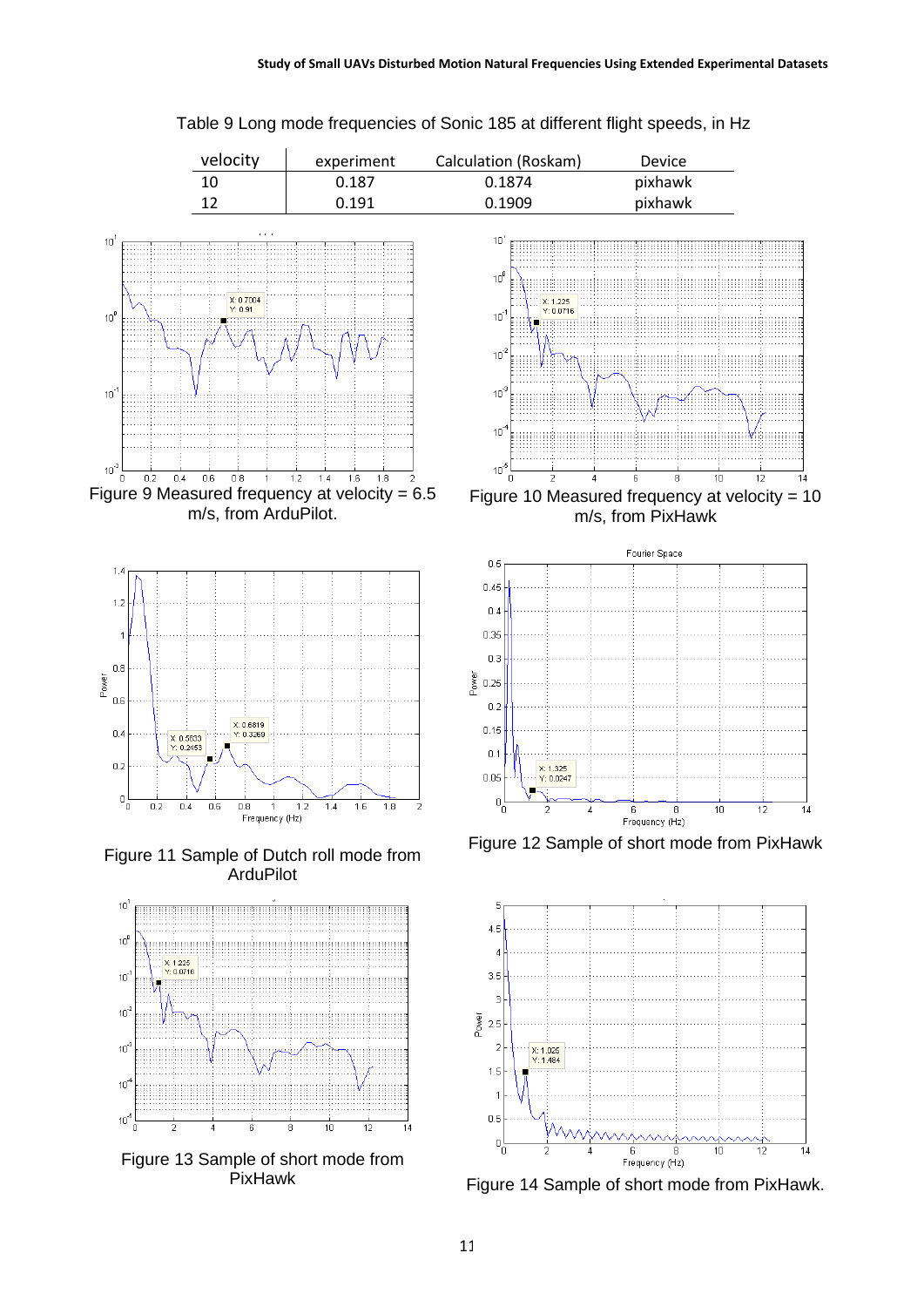

Figure 15 Measured frequency at velocity of 7 m/s, sampling rate – 12 Hz from PixHawk. Figure 16 Sample of long and short modes



Figure 17 Sample of dutch roll frequency for Cirrus (ArduPilot)



frequency



Figure 18 Sample of dutch roll frequency for Cirrus (SmartAP)

# **5. Conclusion**

Due to the differences in the aerodynamic and geometrical scales between large and small / mini UAVs, the stability characteristics may differ. Hence, this paper studies the disturbed motion natural frequencies of small Unmanned Aerial Vehicles (UAVs) of glider type and evaluate the available analytical methods based on extended experimental results obtained from different measuring devices and at different velocities for two aircraft.

It is found that the experiments and exact analytical method of Roskam are well matched over the investigated range. Using low-sampling-rate device in measuring the flight path angles is acceptable under the condition that its frequency is higher than the short mode frequency. The presented method of flight data analysis is independent of the orientation/rotation representation system used in the gyroscope measuring devices.

# **6. Copyright Statement**

The authors confirm that they, and/or their company or organization, hold copyright on all of the original material included in this paper. The authors also confirm that they have obtained permission, from the copyright holder of any third party material included in this paper, to publish it as part of their paper. The authors confirm that they give permission, or have obtained permission from the copyright holder of this paper, for the publication and distribution of this paper as part of the ICAS proceedings or as individual off-prints from the proceedings.